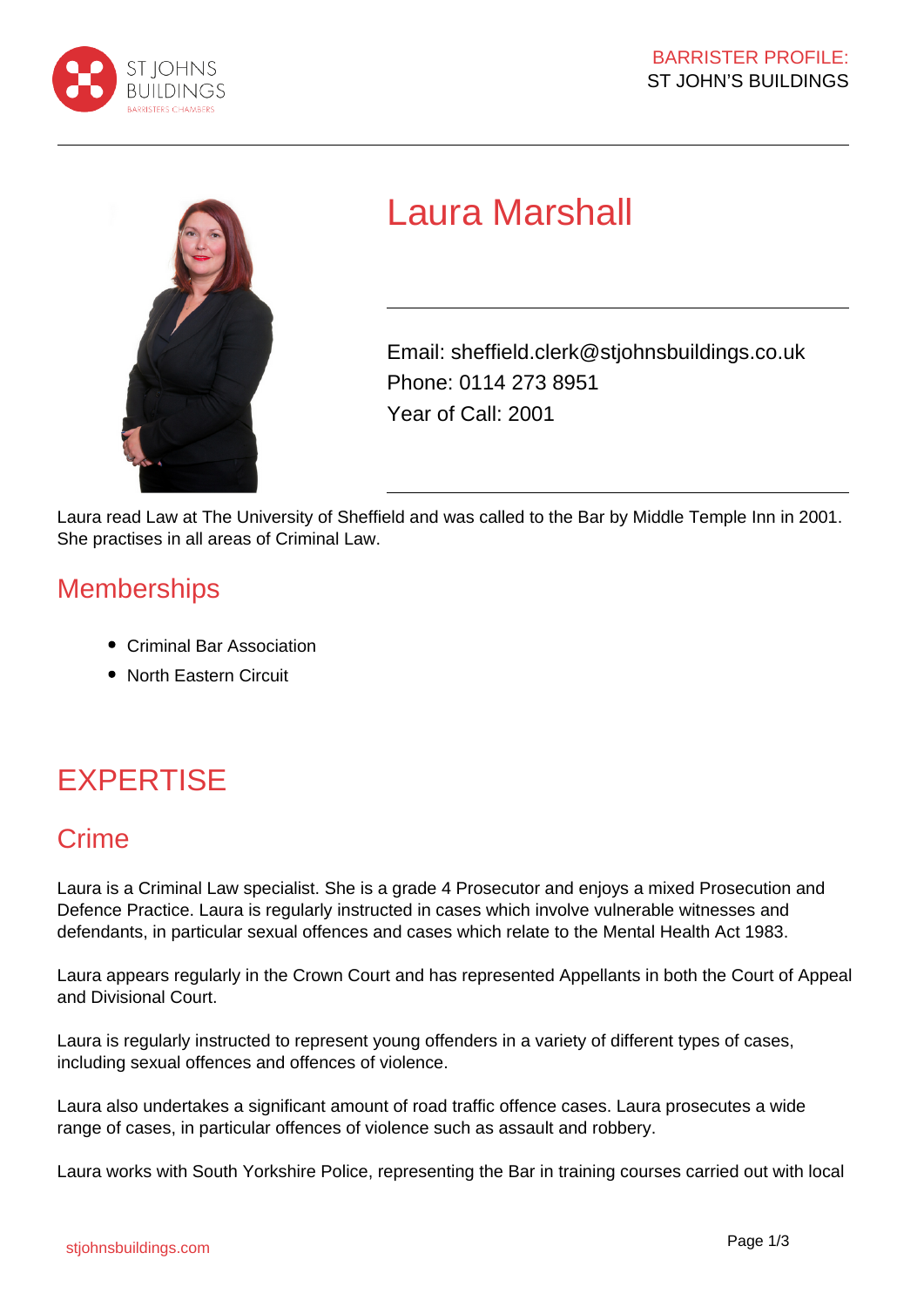Police officers in relation to the video interviewing of vulnerable witnesses.

Laura has been led by Junior Counsel and Q.C's in cases ranging from murder to third party wasted costs appeal in the Court of Appeal.

### Cases

**R v Andrew Brady (2022):** Prosecuted the former fiance of the late TV star Caroline Flack, who pleaded guilty to harassing journalist Dan Wootton. Brady was given a 10-year restraining order and jailed for four months. The case received national press coverage including the BBC, Sky News, the Guardian, the Mirror, the Star, and iNews.

**R v Ali Khan** prosecuted a man who was given an extra seven-year prison sentence after writing to a judge and threatening to kill him. The case was covered on the BBC.

**R v Tommy Austwick & Others (2018):** Prosecuted 31 men charged with violent disorder following a football match between Grimsby Town and Sheffield United. The sentence took five days. The case was covered in the Grimsby Telegraph.

**R v Alison Moss and David Webster (2017):** Led by Andrew Robertson QC, prosecuted a couple who both received life sentences for murder. Webster pleaded guilty in November and Alison Moss was convicted after a trial lasting almost two weeks. Moss received Life Imprisonment with a minimum of 29 years and Webster received Life Imprisonment with a minimum of 24 years and 2 months. The case was reported on the BBC and ITV, as well as the Sheffield Star and Sheffield Telegraph.

Laura also represented the prosecution in Alison Moss' appeal against sentence before LJ Hallett, Vice President of the Court of Appeal Criminal Division. The appeal was dismissed and sentence of life imprisonment with a minimum term of 29 years was upheld.

**R v Jon Watson & Kathryn Mooney (2015):** Led by Gordon Stables, prosecuted a man who was convicted of causing grievous bodily harm with intent on his 10-week-old son by shaking him, causing permanent and serious disability. Watson received an extended sentence of 15 years with a custodial element of 12 years. The mother was convicted of child cruelty for failing to protect her son and received a suspended sentence.

**R v Ziga and others (2013-2014):** Represented a 19-year-old accused of Rape. The Defendant was one of 8 defendants on trial at the Old Bailey in what was described by the Crown Prosecution Service as "one of the worst cases of child sex abuse it had ever seen". Following a 3 month trial, the Defendant was acquitted unanimously by the jury, of all charges against him.

**Appeal of Applied Language Solution (2013):** Led by Mr Ian Wade QC and representing Applied Language Solutions in the Court of Appeal. A successful appeal against the imposition of a third party wasted costs order made against the company, at Sheffield Crown Court.

**R v Collins and Collins (2013):** Trial conducted before Mr Justice Couslon. Representing a member of the local travelling community, accused of offences of violence against another member of the local travelling community. Issues of disclosure arose throughout the trial, which resulted in a unanimous